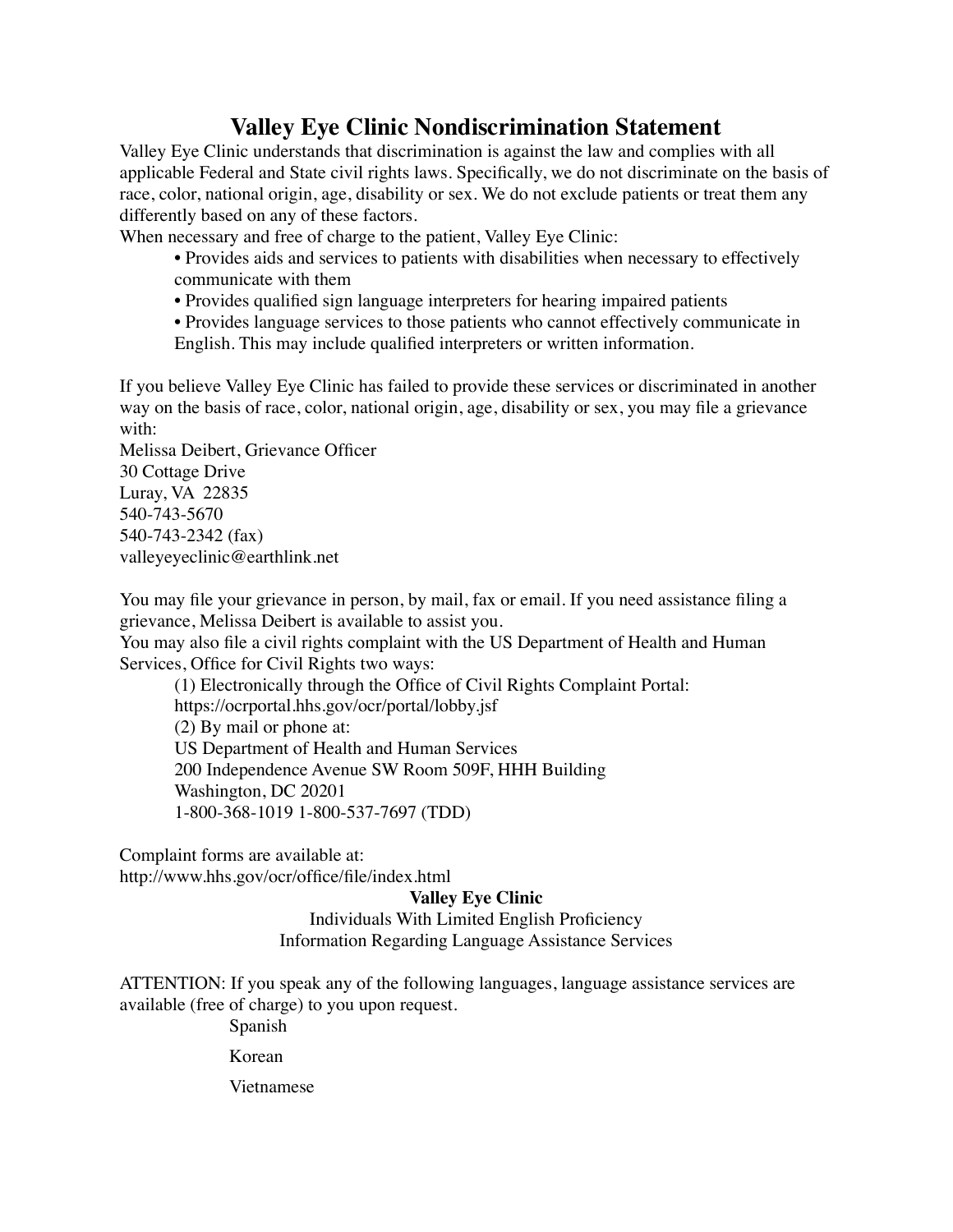Chinese Arabic Tagalog Persian (Farsi) Amharic Urdu French Russian Hindi German Bengali Kru (Bassa) Ibo Yoruba And more.

Translation services are provided by Certified Languages International.

## **Valley Eye Clinic**

Non-Discrimination Grievance Procedures

It is the policy of Valley Eye Clinic to not discriminate on the basis of race, color, national origin, sex, age or disability. Valley Eye Clinic has adopted an internal grievance resolution procedure for prompt and equitable resolution of any allegation of discrimination as prohibited by Section 1557 of the Affordable Care Act. These actions may be examined by any patient by contacting Melissa Deibert: Melissa Deibert, Grievance Officer 30 Cottage Drive Luray, VA 22835 540-743-5670 540-743-2342 (fax)

valleyeyeclinic@earthlink.net

Any person who believes someone has been subjected to discrimination on the basis of race, color, national origin, sex, age or disability may file a grievance under this procedure. It is against the law for Valley Eye Clinic to retaliate against anyone who opposes discrimination, files a grievance, or participates in the investigation of a grievance. Procedure:

• Grievances must be submitted to the Grievance Coordinator within (60 days) of the date the person filing the grievance becomes aware of the alleged discriminatory action.